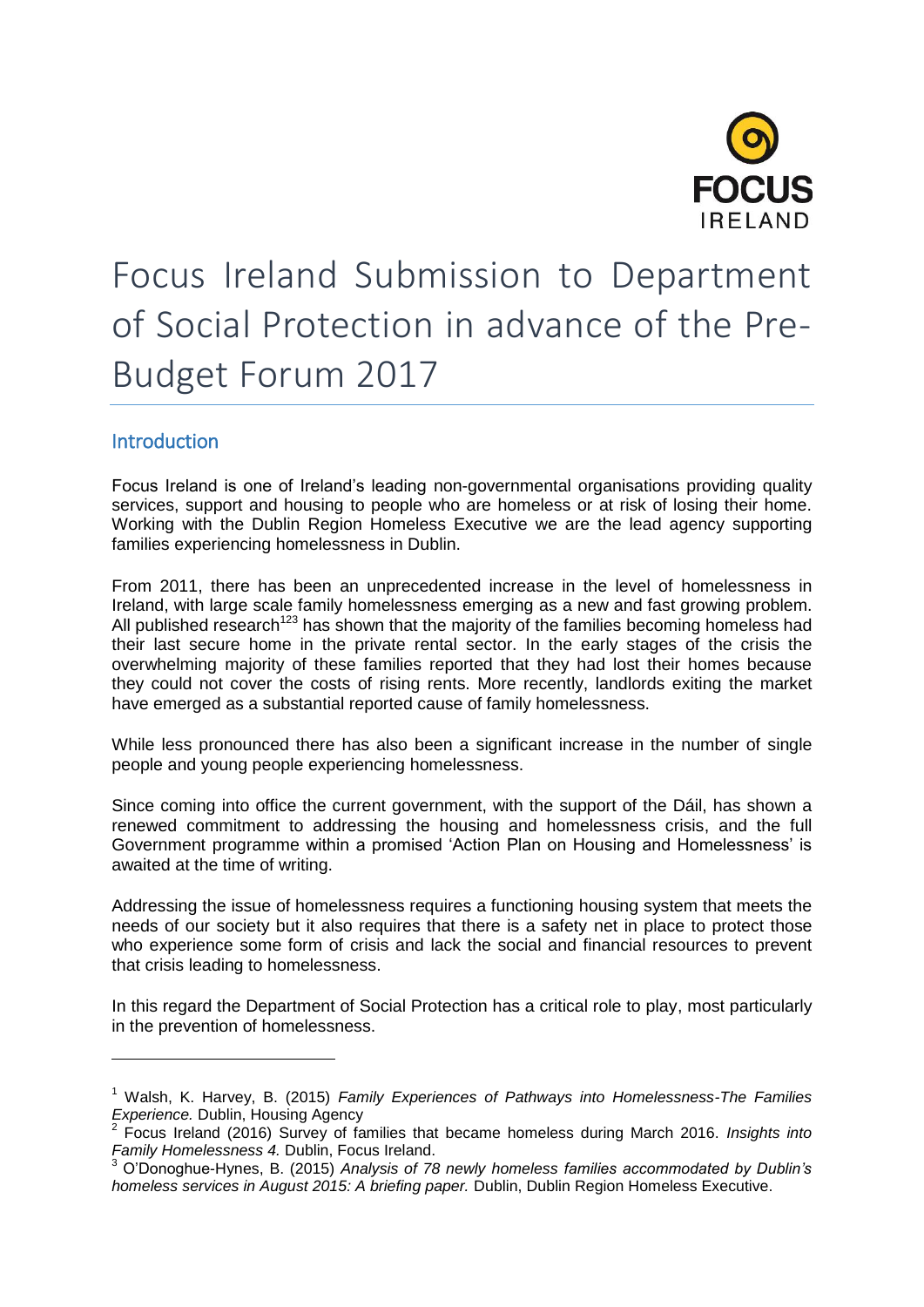The proposals set out in this document, if implemented, would constitute a social protection response proportionate to the scale of the crisis facing individuals and families.

## Basic Social Welfare Rates

The Survey on Income and Living Conditions (SILC) data shows a yearly increase in consistent poverty rates since 2008. It is clear that if social welfare rates do not keep pace with inflation we see those individual and families who rely on these payments falling into consistent poverty. The long-term consequences of this are dire for both the individuals and family concerned and more broadly for society.

However, if an individual or family can access a payment that enables them to live above the poverty line they are more likely to be healthy, economically active and valued members of society. To begin to reverse the trend of increasing poverty in the country Focus Ireland is calling for the basic rates of social protection to be increased to bring them broadly in line with the rate of inflation (CPI) since the rate was set in 2010. Over the 12 month period June 2015-May 2016 the average rate of CPI increase when compared with December 2010 was 3.92%<sup>4</sup>. To return welfare rates to their 2010 values would require an increase of €7.35 per week in the basic rate. Focus Ireland are calling for an increase of €7.35.

## Addressing Youth Homelessness

Focus Ireland have a long history of working with young people experiencing homelessness. Our front-line report a growing number of young people who have been rendered homeless as a result of the reduced rate of social welfare paid to welfare recipients under 26 years of age. This experience is confirmed by research in Ireland by Dr Paula Mayock et al<sup>5</sup>, and a similar pattern is found in other countries which have followed a similar route in relation to welfare payments for young people.<sup>6</sup>

The policy objectives of reducing the payments to those under 26 were generally to incentivise young people to take up training and employment. It is regrettable that the Department has not invested any of the  $\epsilon$ 148.4m<sup>7</sup> a year which it has saved through this measure in any evaluation of whether it has had any of its intended outcomes. As such the policy case for this measure is unproven. As a result it can be viewed as an austerity measure which should be reversed in general. While its general impact is unclear it is however certain that it has had very negative unintended impacts on a small number of young people. It is an explicit assumption of this policy that young people who get into difficulty can return to the family home. As a result, special provision was made for care leavers to relieve the full adult rate. However, no safety net was put in place for young people without a care background who cannot return home. For such young people who become homeless training and labour market opportunities are virtually impossible to realise given the chaotic and insecure nature of life without a home.

Focus Ireland has proposed solutions and worked collaboratively with the Department of Social Protection to develop pilot schemes that would allow some of those young people

-

<sup>4</sup> CPI excluding housing downloaded 11/7/16

<sup>5</sup> Mayock, P. Parker, S. Murphy, A. (2014) *Young people, Homelessness and Housing Exclusion.* Dublin, Focus Ireland.

<sup>6</sup> Benjaminsen, L. Busch-Geertsema, V. (2009) 'Labour market reforms and homelessness in Denmark and Germany: Dilemmas and consequences.' *European Journal of Homelessness, 3, 127- 153,* Brussels, FEANTSA.

<sup>7</sup> Dail Eireann, Debates, 25th November 2015, 200-201.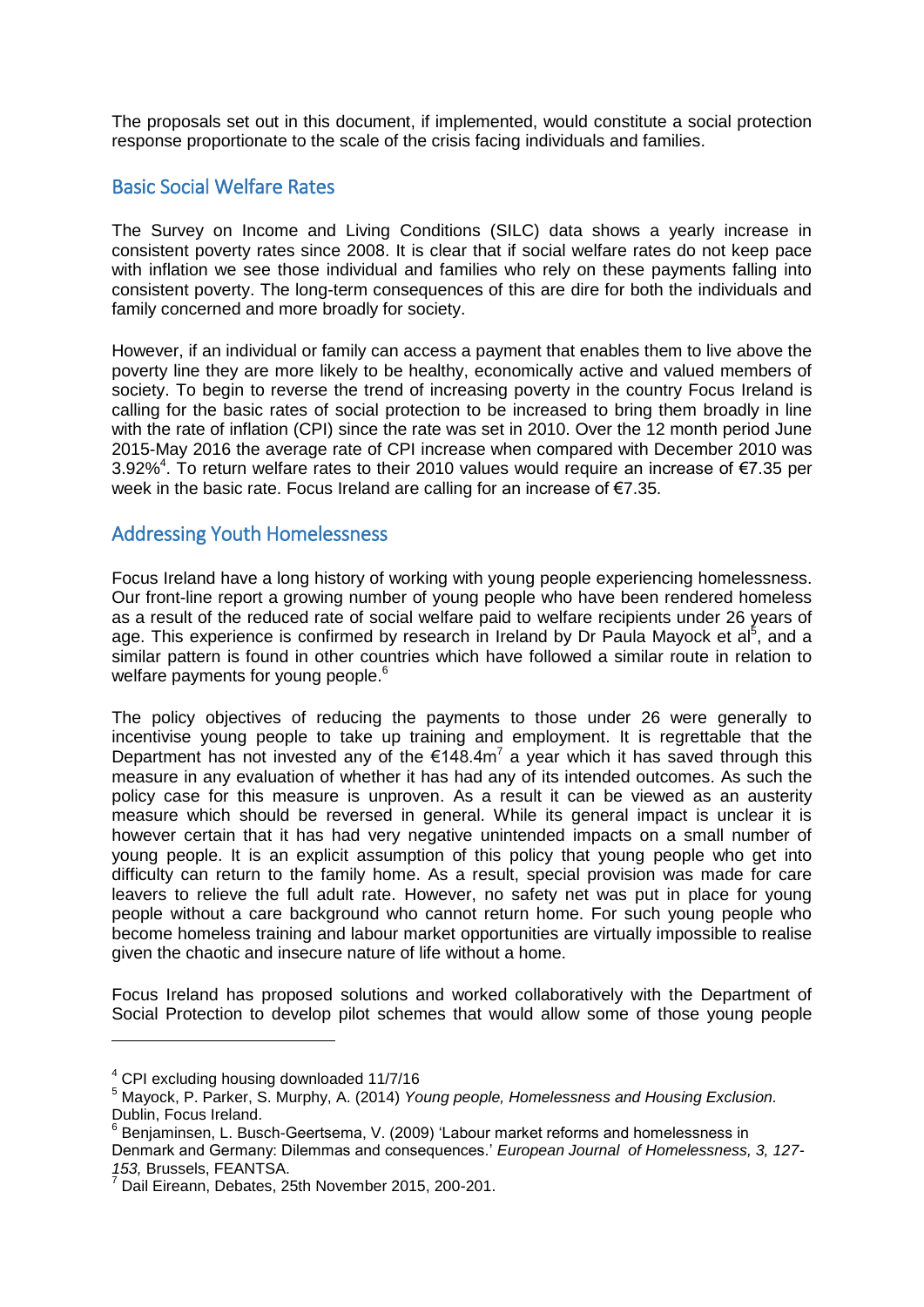who are homeless to access training. However the department has not been able to agree or fund any of these initiatives and despite repeated commitments made by the pervious Minister for Social Protection to the Dáil no mechanism to support these young people has been put in place.

Focus Ireland is calling for an exemption to the reduced rates for all those under the age of 26 to be provided to those who have been assessed as having a social housing need by their local authority in addition to being assessed as being homeless. This increased welfare payment should be supported by a clear labour market integration plan as part of the care plan devised with the help of their key worker. The social and economic cost of young people using emergency homeless services is much heavier than giving these young people the opportunity to lead an independent life.

#### Care Leavers

Young people who were in the care of the State for the 12 months before they reached 18 are entitled to the full Jobseekers or Supplementary Welfare allowance. However, this exception to the above rule only applies between the ages of 18 and 24. As a result, once the young person reaches the age of 25, their weekly income will fall significantly (from €188 to €144 if in receipt of Jobseekers Allowance). Given the small number of young people who would benefit from receiving the full rate for the year they are 25, removing this anomaly would not place an undue burden on the State.

## Prevention for those leaving Direct Provision

To better understand and respond to the crisis of family homelessness Focus Ireland instigated a periodic survey of families placed in emergency accommodation during a prescribed month.

The most recent survey conducted with those families placed in emergency accommodation in April 2016 found that 17% (n12) of families coming into homeless in that month were 3rd country nationals and 40% (n5) of those had previously been in asylum system. Of these 5 families, 4 had in fact been experiencing homelessness since leaving the direct provision (DP) system. On leaving DP they experienced a period of hidden homelessness before engaging with homeless services.

The June 2015 report of the working group charged with reporting on improvements in the Direct Provision system $^8$  found that on the 16<sup>th</sup> February 2015 there were 679 people who have been granted status but were unable to leave direct provision accommodation. Some of these families are leaving DP and accessing temporary support from family and friends in the hope that they can move on from there but in the medium to long term this is not sustainable and for some this has led to homelessness.

8

-

[http://www.justice.ie/en/JELR/Report%20to%20Government%20on%20Improvements%20to%20the](http://www.justice.ie/en/JELR/Report%20to%20Government%20on%20Improvements%20to%20the%20Protection%20Process,%20including%20Direct%20Provision%20and%20Supports%20to%20Asylum%20Seekers.pdf/Files/Report%20to%20Government%20on%20Improvements%20to%20the%20Protection%20Process,%20including%20Direct%20Provision%20and%20Supports%20to%20Asylum%20Seekers.pdf) [%20Protection%20Process,%20including%20Direct%20Provision%20and%20Supports%20to%20As](http://www.justice.ie/en/JELR/Report%20to%20Government%20on%20Improvements%20to%20the%20Protection%20Process,%20including%20Direct%20Provision%20and%20Supports%20to%20Asylum%20Seekers.pdf/Files/Report%20to%20Government%20on%20Improvements%20to%20the%20Protection%20Process,%20including%20Direct%20Provision%20and%20Supports%20to%20Asylum%20Seekers.pdf) [ylum%20Seekers.pdf/Files/Report%20to%20Government%20on%20Improvements%20to%20the%2](http://www.justice.ie/en/JELR/Report%20to%20Government%20on%20Improvements%20to%20the%20Protection%20Process,%20including%20Direct%20Provision%20and%20Supports%20to%20Asylum%20Seekers.pdf/Files/Report%20to%20Government%20on%20Improvements%20to%20the%20Protection%20Process,%20including%20Direct%20Provision%20and%20Supports%20to%20Asylum%20Seekers.pdf) [0Protection%20Process,%20including%20Direct%20Provision%20and%20Supports%20to%20Asylu](http://www.justice.ie/en/JELR/Report%20to%20Government%20on%20Improvements%20to%20the%20Protection%20Process,%20including%20Direct%20Provision%20and%20Supports%20to%20Asylum%20Seekers.pdf/Files/Report%20to%20Government%20on%20Improvements%20to%20the%20Protection%20Process,%20including%20Direct%20Provision%20and%20Supports%20to%20Asylum%20Seekers.pdf) [m%20Seekers.pdf](http://www.justice.ie/en/JELR/Report%20to%20Government%20on%20Improvements%20to%20the%20Protection%20Process,%20including%20Direct%20Provision%20and%20Supports%20to%20Asylum%20Seekers.pdf/Files/Report%20to%20Government%20on%20Improvements%20to%20the%20Protection%20Process,%20including%20Direct%20Provision%20and%20Supports%20to%20Asylum%20Seekers.pdf)